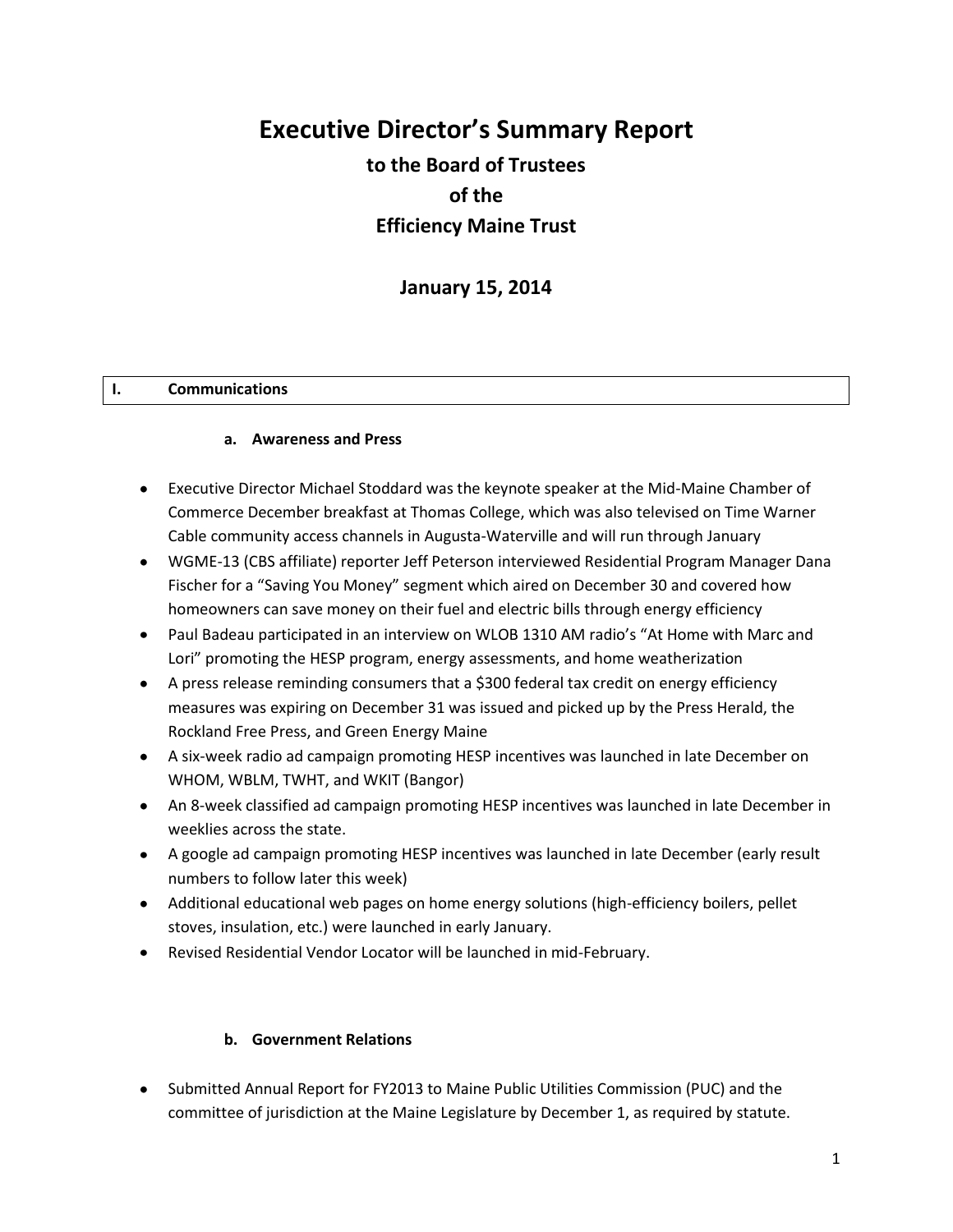- Filed information update at the PUC on the Second Triennial Plan, in response to the PUC's original order approving the Plan, to provide performance metrics reflective of the PUC's order and the changes to the Trust's funding made in the Omnibus Energy Bill.
- Attended Legislative Committee workshops on renewable energy bills, including revival of a solar rebate program at Efficiency Maine, as well as two working group meetings at the PUC.
- Separately filed at the PUC an update on the Trust's timeline and plans for modifying the natural gas conservation program budgets and programs to reflect changes made in the Omnibus Energy Bill.
- Filed testimony in the CMP rate case to provide information about the proposed rate changes' potential impact on costs for Trust to meet the directives of its authorizing statute.

# **II. Program Highlights**

## **a. Business Program**

# **i. Business Incentive Program – Electric**

# As of 12.31.2013:

- Installed projects are deemed to save 12,425 MWh annually (161,000 MWh lifetime)
	- $\circ$  Achieving 38% of the 32,887 MWh/year goal at the half-way point of the fiscal year
	- $\circ$  Slightly behind the pace of FY13, in which the program had installed projects deemed to save 14,013 MWh/year, due primarily to slower uptake of Custom Projects
- 1027 projects completed (1003 Prescriptive; 23 Custom; 1 Technical Assistance)
	- o 811 individual customers have participated year-to-date (YTD)
	- o \$1,525,832 has been paid in incentives (32% of budget)
	- o Program has leveraged \$4,315,453 in efficiency investments from customers
- Recent Program Modifications
	- $\circ$  Added Prescriptive Linear LED Fixtures (Interior Space Lighting) December 1
	- o Added Prescriptive Horizontal LED Refrigerator Case Lighting December1
	- o Added Prescriptive High Bay LED fixtures December 1
- Recent Program Implementation Updates
	- $\circ$  Rolled out the Ductless Mini-Split Heat Pump Program (RGGI funded) December 15
	- o Training held at IBEW (Lewiston) for 28 attendees
	- o Program Partner Recertification Webinars
		- 1. 4 held to date, attended by 308 Qualified Partners (QPs)
		- 2. Next QP Training scheduled for January 22 at the Sportsman Alliance of Maine (Augusta)
	- o Outreach and marketing:
		- 1. Maine Health Care Association annual conference (400+ participants)
		- 2. Nursing Facilities & Assisted Living Facilities
		- 3. Maine Indoor Air Quality Energy Efficiency Conference
- Maine Advanced Building (MAB) program for new commercial construction opportunities
	- o Scheduled to roll out the Maine Advanced Building Program (RGGI Funded) –
	- $\circ$  Goal is to recruit 850,000 ft<sup>2</sup> of new commercial construction space to participate in the program and achieve the MAB standards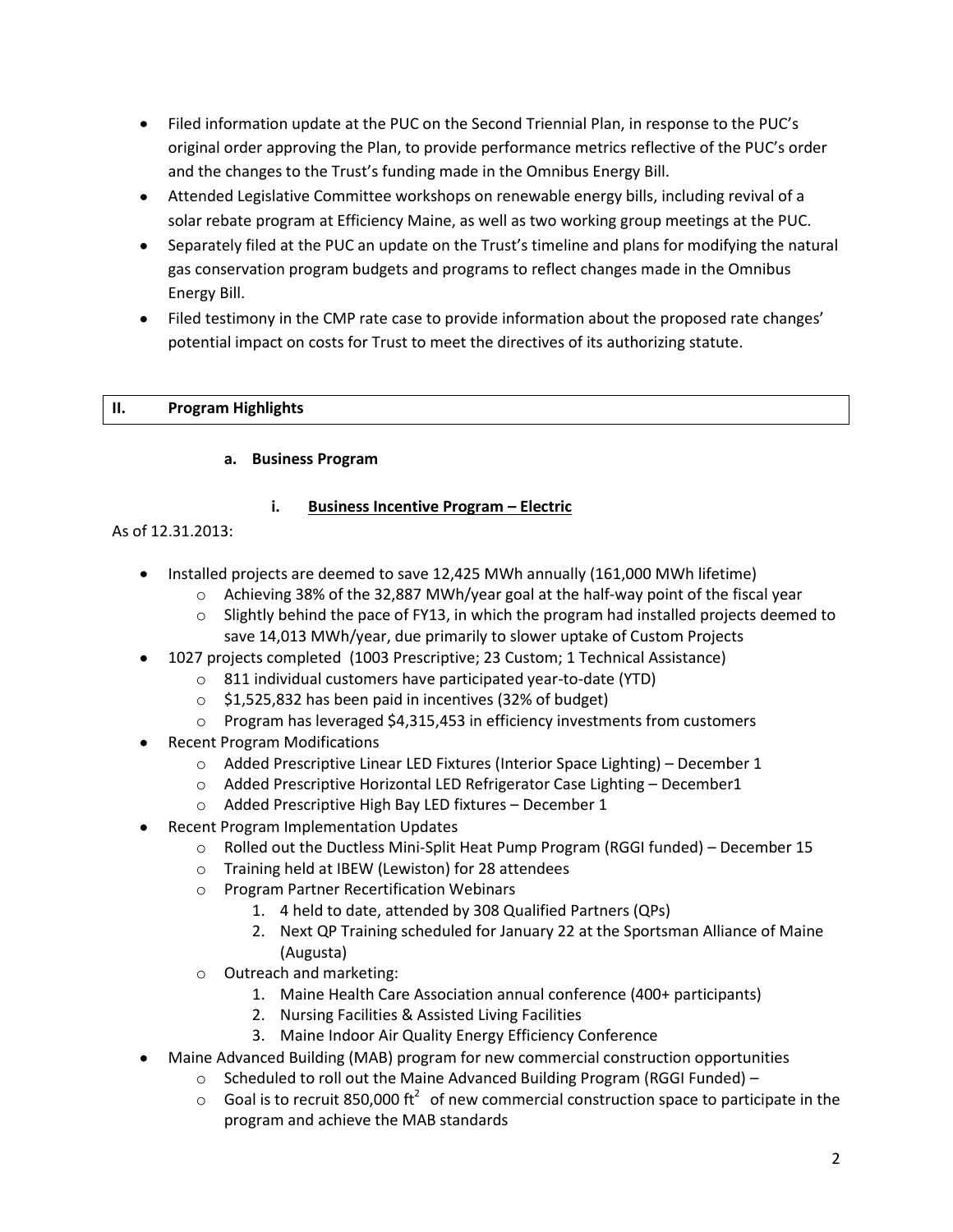$\circ$  Currently pursuing more than 135,000 ft<sup>2</sup> of new construction at two buildings





# **ii. Business Incentive Program (Natural Gas)**

- Therms saved: 77,882
	- o 73% of goal reached at 50% of the fiscal year complete
- Incentive payouts: \$91,509
	- o 46% of the budget of \$200,000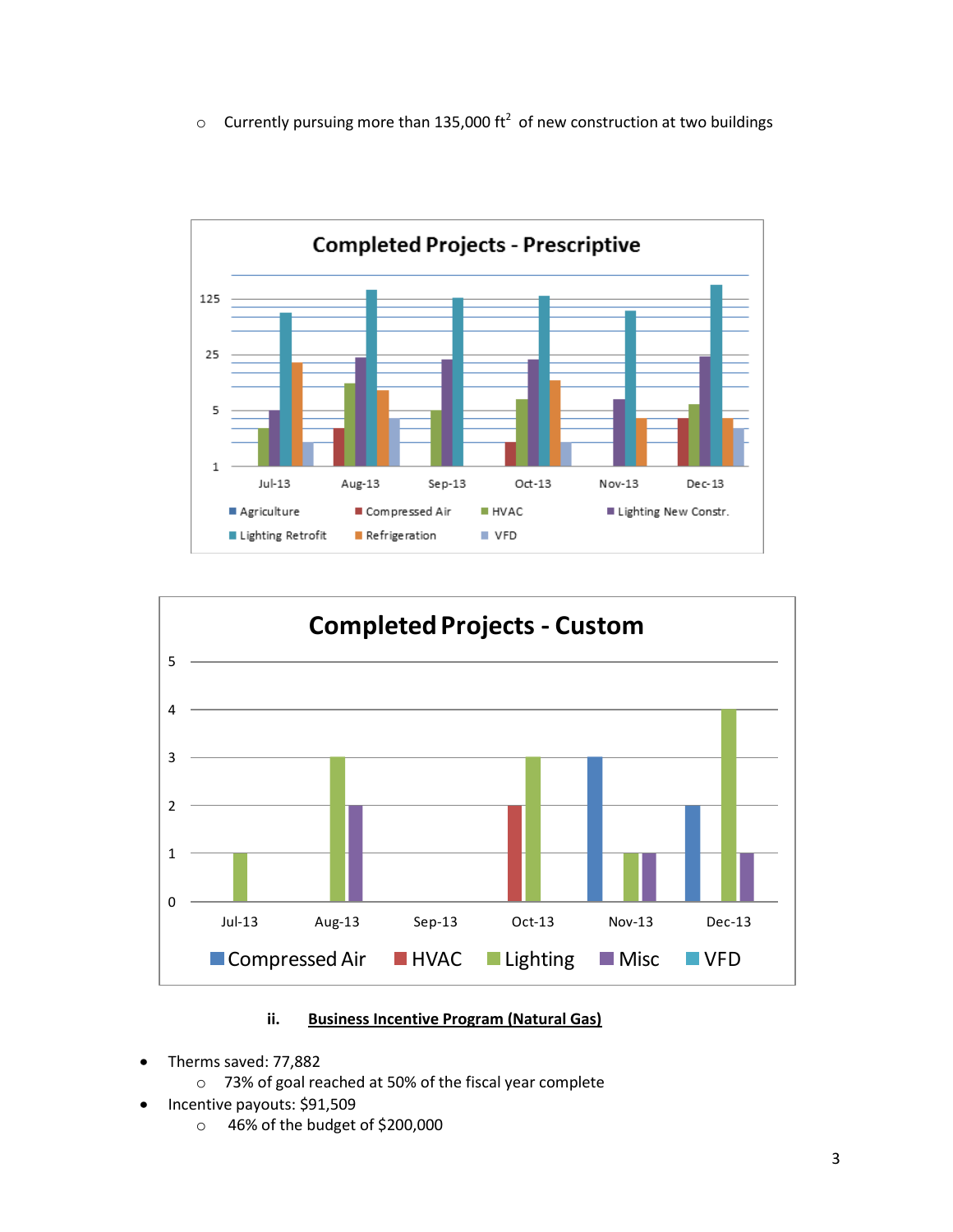Delivery Cost YTD: \$8,555



**iii. Multi-Family Program**

As of 1/3/2014:

- units in the pipeline
	- o 3326 units submitted for program participation
	- o 3149 units have completed benchmarks, reaching 126% of goal
	- o 2260 units have submitted audits
		- o Modeling Path -- 1104 units (49%)
		- o Prescriptive path -- 1156 units (51%)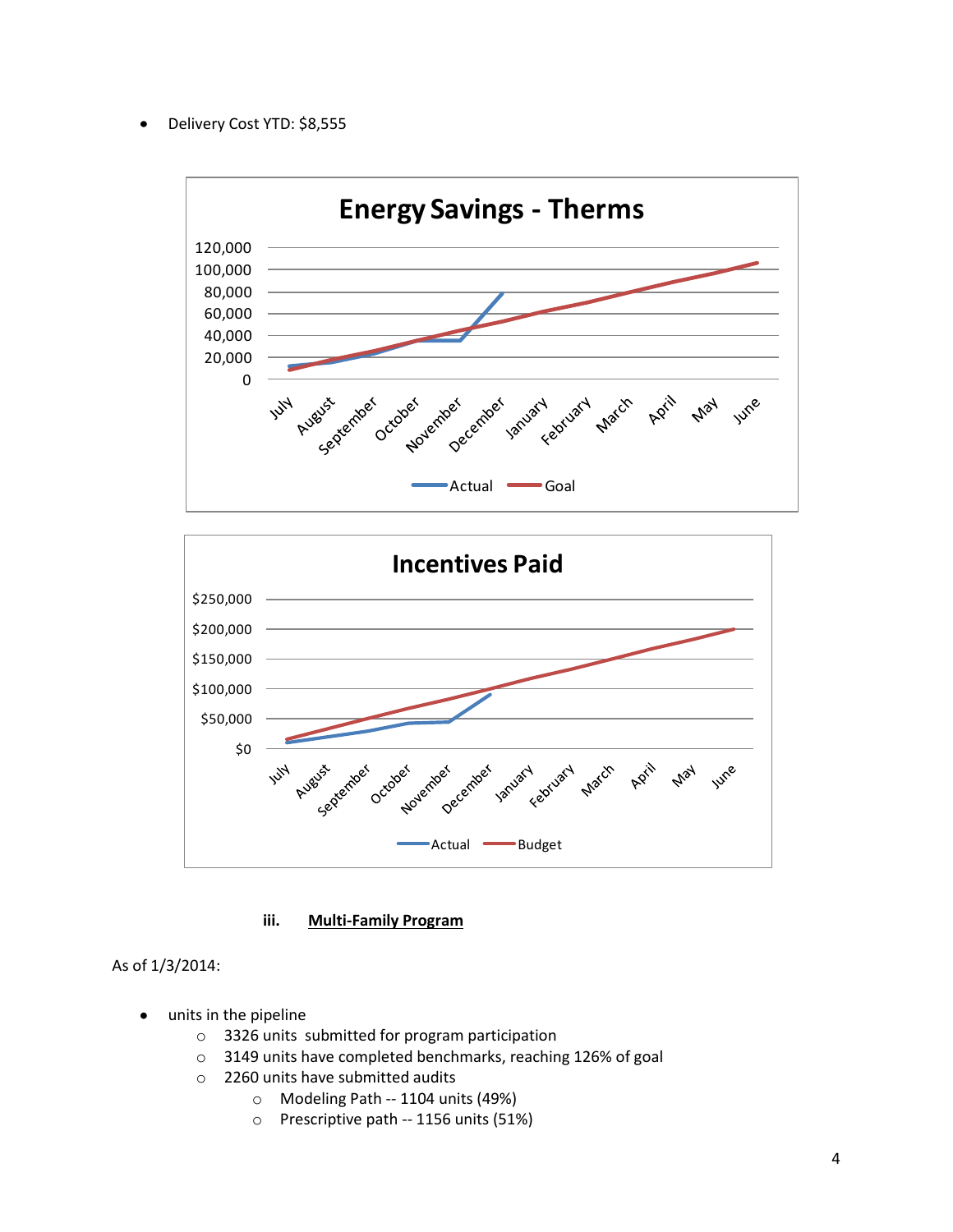- o 2188 units have an approved audit, reaching 99% of goal
- o 1485 units have reserved incentives for their retrofit projects
- o 392 units with approved audits have confirmed they are not moving forward
- o 1066 units have completed retrofits, reaching 59% of the 1800 unit goal



#### **Multi-Family Efficiency Program – Progress Status**

| <b>Measure</b> |                                           | Incentive <sup>"</sup>                            | % Installed in<br><b>MEP</b> |
|----------------|-------------------------------------------|---------------------------------------------------|------------------------------|
| 1              | <b>Air Sealing</b>                        | \$100 / apt                                       | 60%                          |
| 2              | <b>Attic / Roof Insulation</b>            | \$200 / apt                                       | 54%                          |
| 3              | <b>Wall Insulation</b>                    | \$200 / apt                                       | 54%                          |
| 4              | <b>Floor / Foundation Insulation</b>      | \$200 / apt                                       | 18%                          |
| 5              | <b>High Efficiency Boiler (All Fuels)</b> | \$500 - \$4,500<br>(Same as Business Program)     | 52%                          |
| 6              | <b>Boiler Controls</b>                    | \$125 / unit                                      | 4%                           |
| 7              | <b>Ductless Heat Pump</b>                 | \$500-\$600 / unit                                | 0%                           |
| 8              | <b>Programmable Thermostats</b>           | \$50 / unit                                       | 19%                          |
| 9              | <b>Smart Pump with ECM Motor</b>          | \$200 / unit                                      | 15%                          |
|                | 10 High Efficiency Water Heater           | \$150 / apt                                       | 28%                          |
|                | <b>11 Low Flow Devices</b>                | \$10 / apt                                        | 61%                          |
|                | 12 Lighting                               | \$10 - \$175 / unit<br>(Same as Business Program) | 30%                          |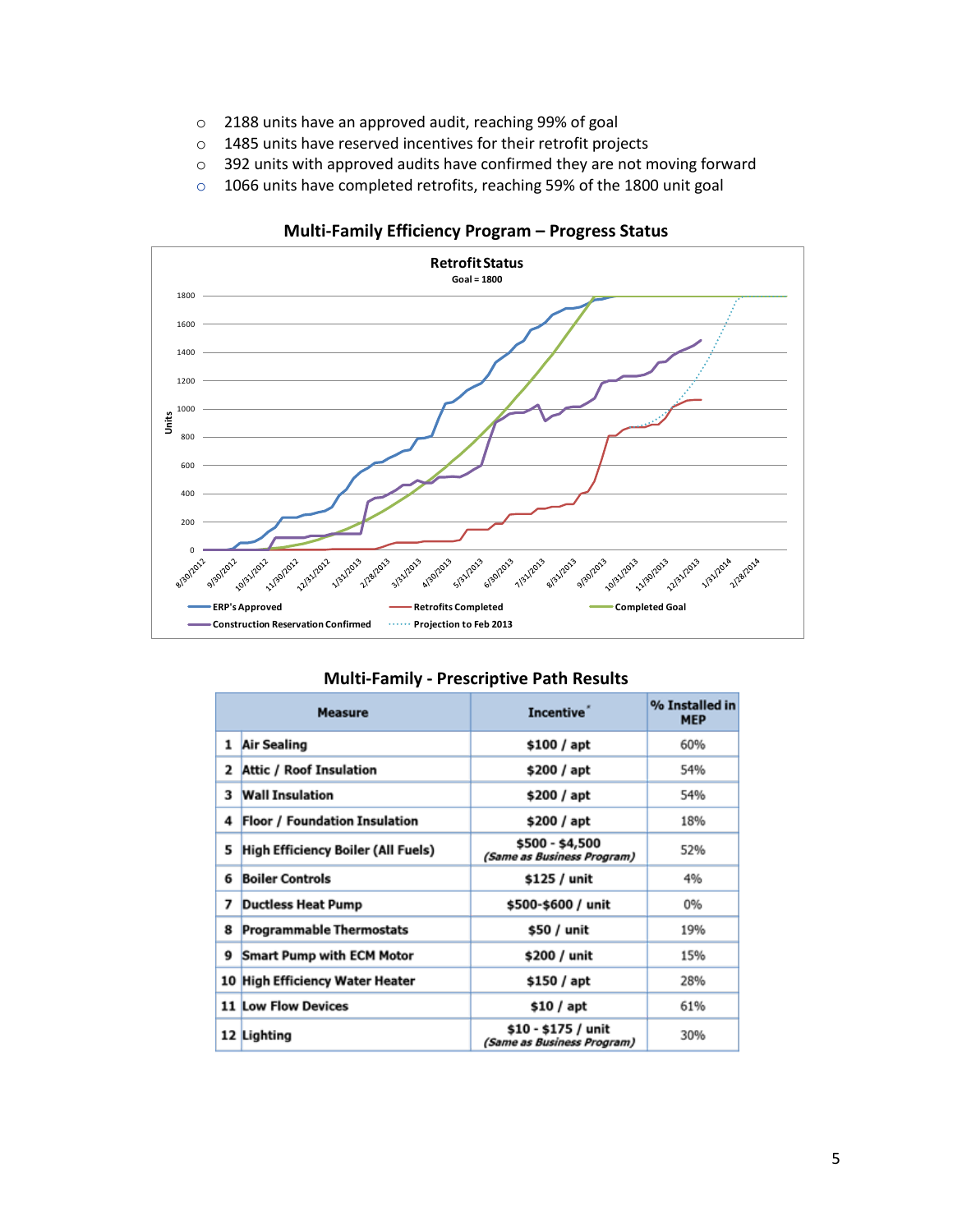# **Multi-Family - Custom Path Results**

| <b>Custom (Whole Building) Incentives</b>                          |                            |  |  |
|--------------------------------------------------------------------|----------------------------|--|--|
| Paid upon final inspection and approval of installed scope of work |                            |  |  |
| 20% - 25% Savings                                                  | \$1,600 per apartment unit |  |  |
| >25% - 30% Savings                                                 | \$1,700 per apartment unit |  |  |
| $>$ 30% Savings                                                    | \$1,800 per apartment unit |  |  |

## **iv. Small Business Direct Install**

The pilot program was completed in December. Staff is reviewing the results and preparing a new request for proposals (RFP) for delivery of a program to commence late in FY14 or early in FY15. The RFP will reflect lessons learned from the pilot and will seek an approach to achieving greater customer participation while maintaining cost-effectiveness.

#### **v. Large Customer Program**

Progress year-to-date:

- Awarded six projects for a total of \$1.2 million in projects  $\bullet$ 
	- o FY14 budget: \$9.1 million
- These six projects present high energy savings per program dollar of incentive invested:
	- o actual is 8.5 kWh per Incentive dollar
	- $\circ$  exceeding our energy savings per incentive dollar goal of 5 kWh per incentive dollar
- 11 additional projects are in the pipeline for FY14
	- o representing approximately \$2.2 million of incentives
	- $\circ$  this does not include two potential projects with incentive requests that exceed certain elements of the current PON guidelines
- Slower than anticipated uptake from customers has persisted for several quarters in a row
	- $\circ$  Staff has been speaking with customers, prospective customers and contractors to analyze the reasons for slow uptake
	- $\circ$  Staff has been developing ideas to modify the program guidelines and implementation strategy that it will present to the review committee for input
- Outreach and marketing of the program to date has resulted in more than 400 individual  $\bullet$ contacts with individual customers or vendors
	- $\circ$  Goal is for the program to achieve at least one face-to-face customer meeting per week
- Deadline for the first round of project submissions under the Greenhouse Gas (GHG) Program Opportunity Notice is January 17.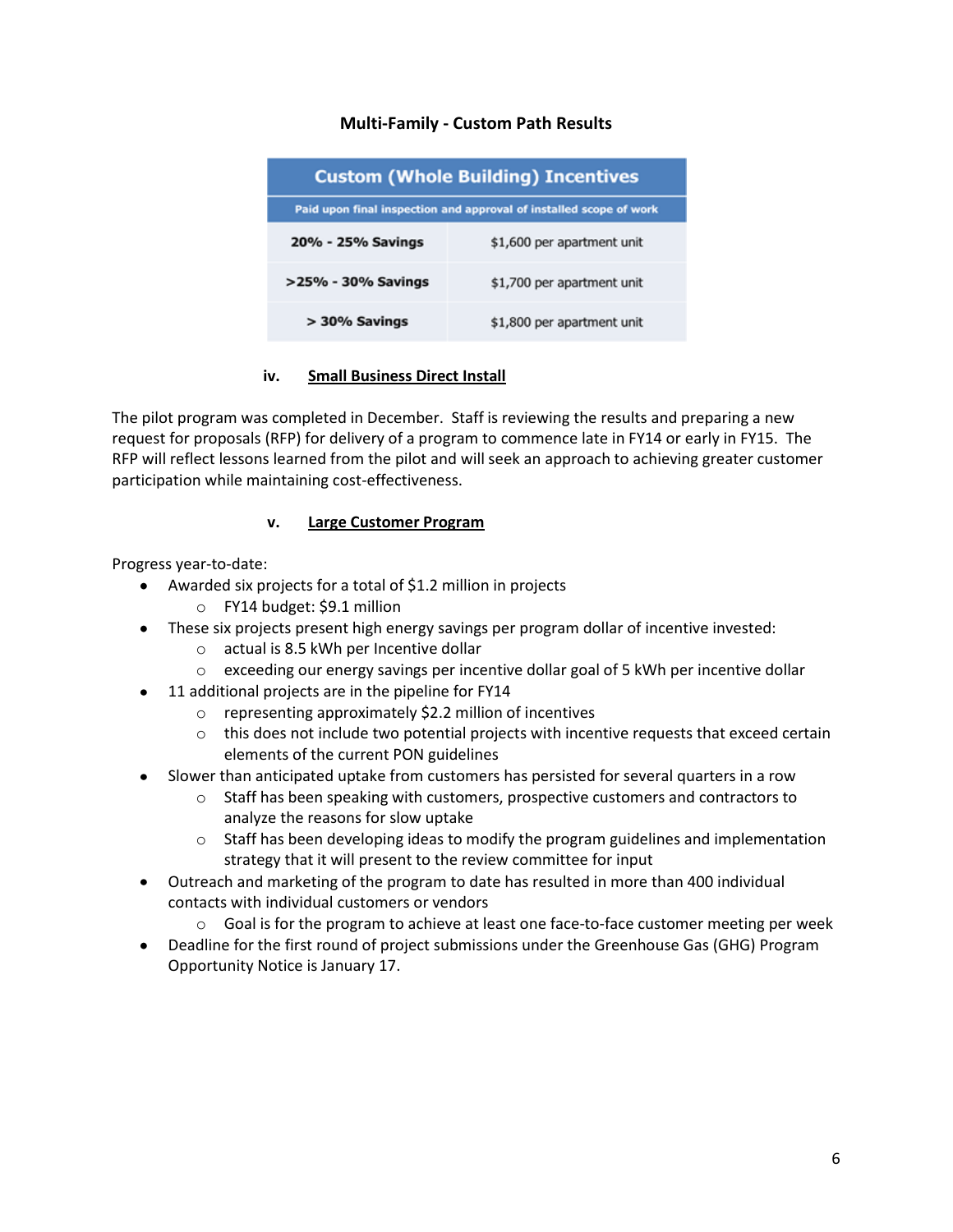# **b. Residential**

## **i. Home Energy Savings Program**

#### HESP Incentives

As of 1/13/2014:

- $\bullet$  \$830,000 in incentives have been paid to date
	- o Heat pumps: 882 rebates paid
	- o Pellet boilers: 22 rebates paid
		- **Firiday January 17 is the "120 day" deadline on the original 50 reservations**
	- o Insulation: \$119,000 in rebates paid
		- 120 attic, 91 basement, 21 wall measures
	- o Air sealing and assessment: 293 rebates paid
- Total number of projects completed: 1,246
- Percent of completed projects that have been inspected: 22%
- Average project cost: \$4,175
- Average rebate: \$663

#### Loans

- 600 loans have been closed across all product types since the inception of the residential loan program
- \$7.5 million closed as of this past week
- 35 new unsecured loans are now in process
	- o 4 completed and funded
- No Defaults to date

#### **ii. Residential Lighting and Appliance Program**

#### As of 1/2/2014:

#### Lighting

- The Program is slightly ahead of goal:
	- o for energy savings, having sold efficient lights at a pace
		- projecting ending the year at 109% of adjusted savings goal of 76,000 MWh/year,
		- projecting moving a record 2.4 million high efficiency bulbs to customers
	- $\circ$  for budget, the program is at 108% of budget pace with a year-end projection of 100% of the adjusted \$5.8 million budget
- Wal-Mart is currently offering 10 CFLs for \$1; BJ's is now offering a three-pack of 40W- $\bullet$ equivalent LEDs for \$5.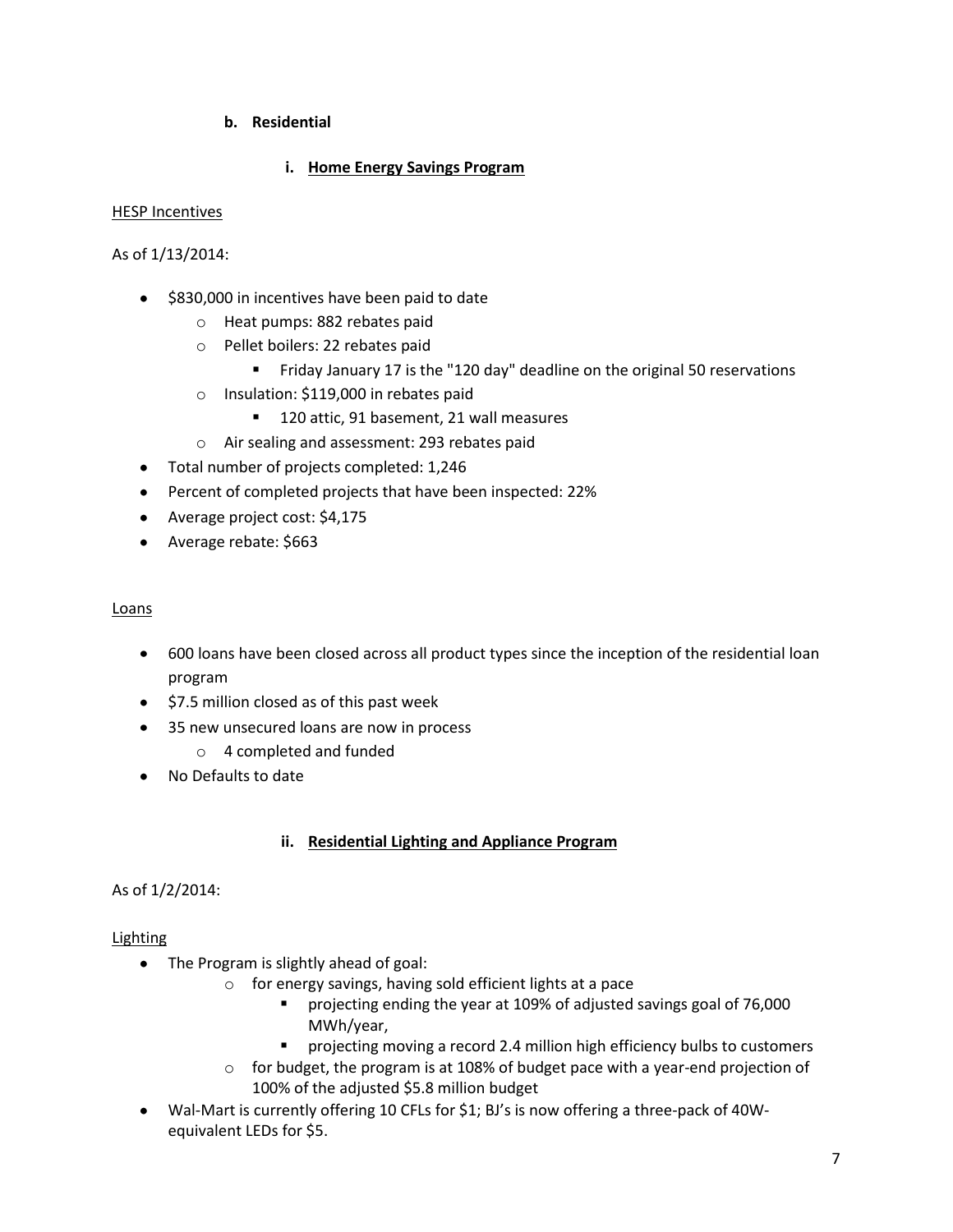# Appliances

- $\bullet$  Invoiced units  $-27,180$
- Annual Savings 5,043 MWh
- Projected Lifetime Savings 53,535 MWh

## **iii. Low-Income (electric, natural gas, and "all fuels")**

## Low Income Electric Heat Multifamily Weatherization

# As of 1/2/2014:

- Savings 186% of annual savings pace and forecasting ending year at 130% of year-end goal of 1,400 MWh/year
- $\bullet$  Units
	- o 654 units weatherized to date, forecasting 686 by year end
	- o 516 heat pumps installed so far, forecasting 527 by year end
- Budget 144% of investment pace, forecasting ending at 100% of FY14 budget of \$2.2 million
- Program is winding down due to limited available opportunities to find cost-effective savings in electrically heated, multi-unit low-income properties
	- o The final 2 properties in process of being weatherized
	- $\circ$  CFLs and aerators are being added to some previously weatherized properties
	- $\circ$  A final customer satisfaction survey is being developed for retrofit projects that included heat pumps
- The program has invested \$129,000 of Unitil (natural gas) funds
	- $\circ$  Program plans to add another \$513,000 for Unitil gas savings to the program

E-CHIP (Efficient – Central Heating Improvement Program)

- All 9 CAP agencies have signed MOUs for delivery of this program
- No heating systems have been installed yet, but bids for efficient replacement systems have been issued
- Staff has some concerns about the ability to fully use the budgeted amount of RGGI funds for FY14 and is considering program modifications

# **iv. Summit Natural Gas Initiative**

- A contract has been signed for the Trust to administer the financial incentives for Summit's efficient products program
	- o Summit has not yet finalized eligibility criteria
- 1,400 customers have signed up for service but are taking service gradually as new meters are installed and equipment is converted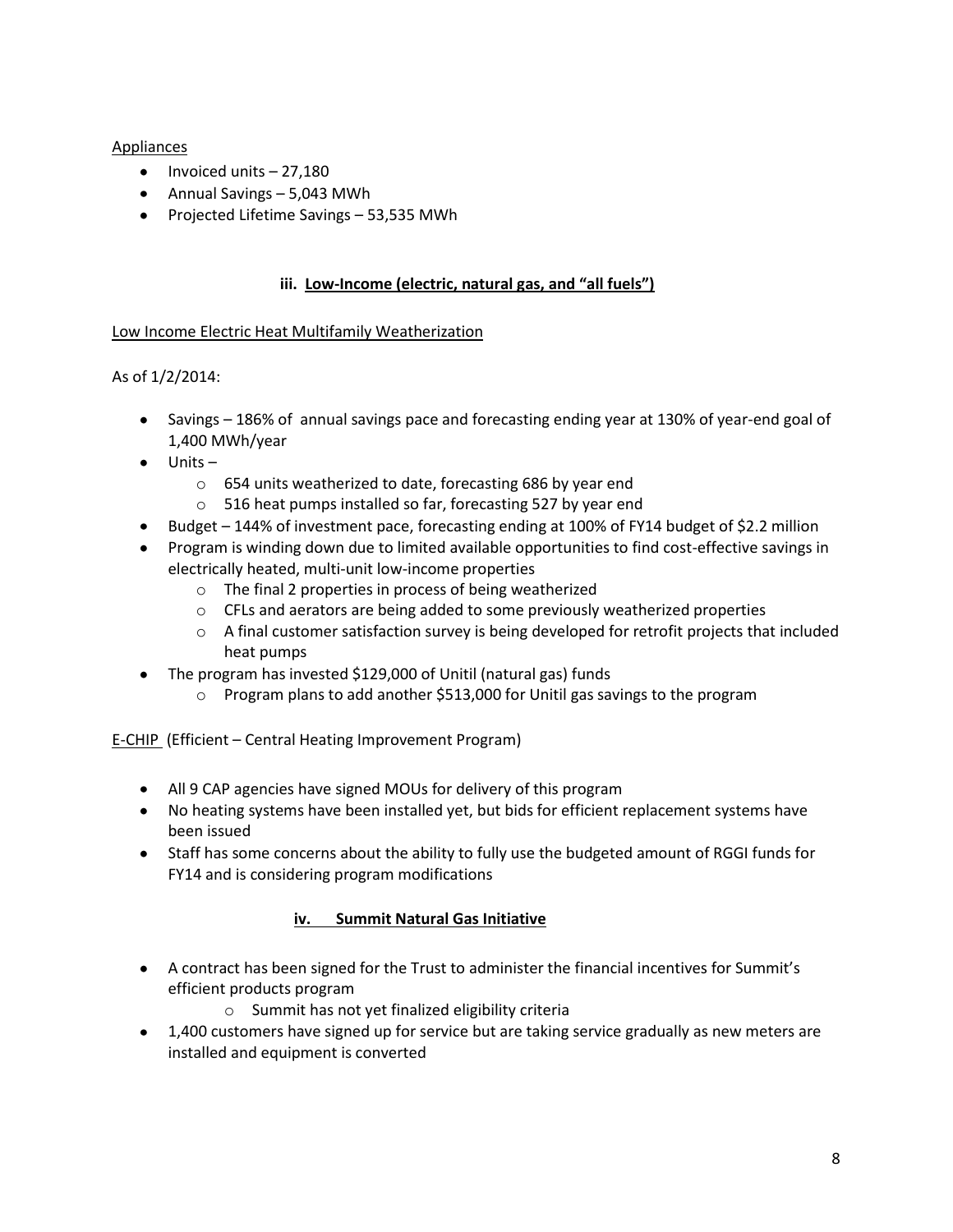## **c. Cross-Cutting Programs**

# **i. Evaluation & Data Analysis**

- Multifamily Efficiency Program evaluation has completed all data collection (site visits and building owner surveys) and is focused on impact and process analysis. The Draft Report will be filed in February.
- Appliance Program Evaluation has completed all data collection (customer surveys, retailer interviews, 70 on-site visits with metering) and is focused on impact and process analysis. The Draft Report is expected at the end of January.
- Lighting Program Evaluation Customer surveys completed and 67 on-site visits were completed in December; total of 534 data loggers have been installed.
- Low-Income Multifamily Program Evaluation RFP Issued 1/9/14. Proposals due 2/19/14.
- Forward Capacity Market Annual M&V Compliance Review 2014 review now underway.

# **ii. Innovation Pilots**

Staff is communicating with Central Maine Power to secure customer data that is necessary to implement two of the three pilot projects awarded in the summer

# **III. Administration and Finance Highlights**

#### **a. Administration**

- Personnel
	- o Research and Data Analyst Sadie Lloyd completed her tenure at Efficiency Maine and took a new job with the Town of Belfast. We wish her the best of luck in her new endeavors.
	- $\circ$  Efficiency Maine is pleased to announce the hiring of Tom Lyle as new Program Manager. Tom will be focusing initially on initiatives within the business programs. Tom's background includes consulting with Optimal Energy to work with energy efficiency program administrators across the country. He also worked at the public utility commissions in both Vermont and New Hampshire.
- Staff visited the offices of AFC  $1<sup>st</sup>$ , the contractor providing underwriting and loan servicing for the Trust's residential loan programs to perform a compliance audit, as recommended in the Trust's audit by MacPage